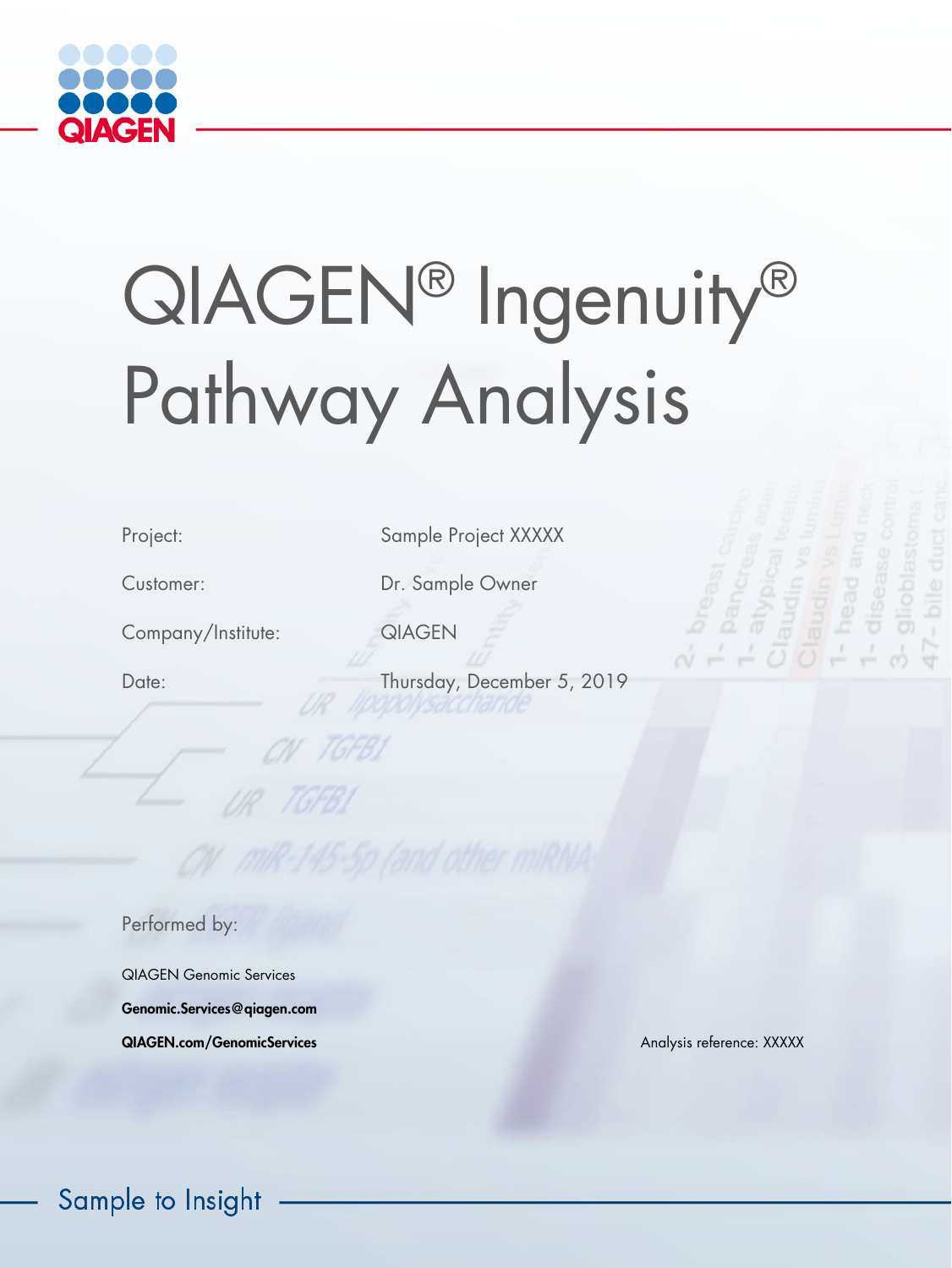# Contents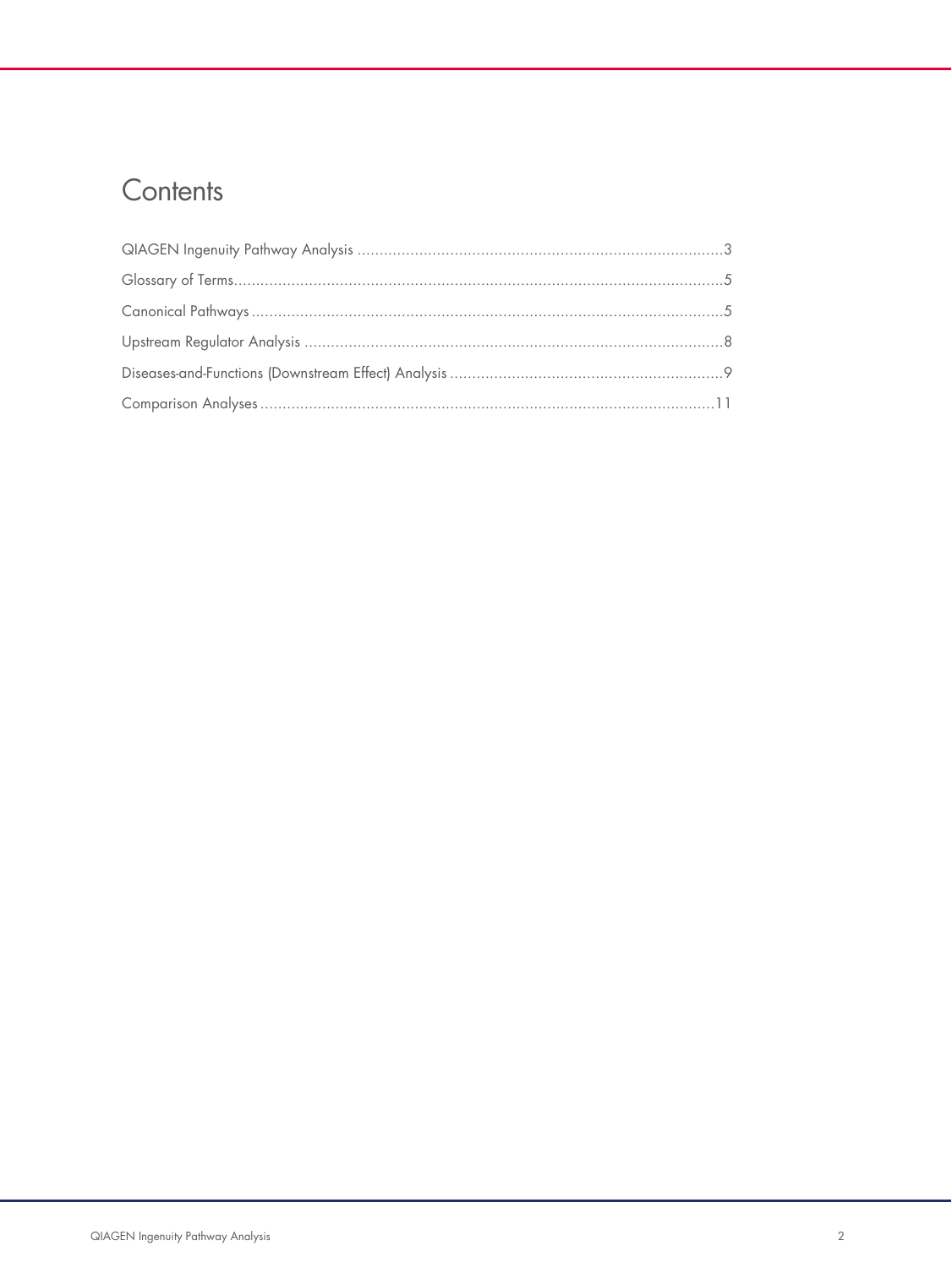# <span id="page-2-0"></span>QIAGEN Ingenuity Pathway Analysis

QIAGEN Ingenuity Pathway Analysis (QIAGEN IPA) software utilizes extensive records maintained in the Ingenuity Knowledge Base to identify the changes in pathways, upstream regulators, and diseases and functions using the differentially expressed genes between samples.

#### Input dataset

QIAGEN IPA core analyses were performed with significantly differentially expressed genes. The input table describing the result of a differential gene expression analysis was imported with the following information:

- Gene ID
- Mean expression among all samples
- Log2 fold change ratio of the gene expression between 2 groups
- $\bullet$  P-value/FDR of the differential-expression test between the 2 groups describing the significance of the effect size

Three gene filtering criteria were applied:

- Mean expression ≥10 TPM
- FDR ≤0.01
- Absolute log fold change ratio ≥2

After filtering with the above criteria, 1259 genes (789 down regulated and 470 up regulated) were used for further analysis.

#### QIAGEN IPA core analyses

Ingenuity maintains databases on interactions between genes and other molecules, categorized by pathways and functions. In QIAGEN IPA core analyses, the enrichment or depletion of a pathway or function is identified by the number of significantly differentially expressed genes within a pathway or function:

**Canonical pathways analysis:** Ingenuity maintains curated metabolic (302) and signaling pathways (390). Canonical pathway analysis predicts the changes in pathways based on the observed expression changes of genes within each pathway.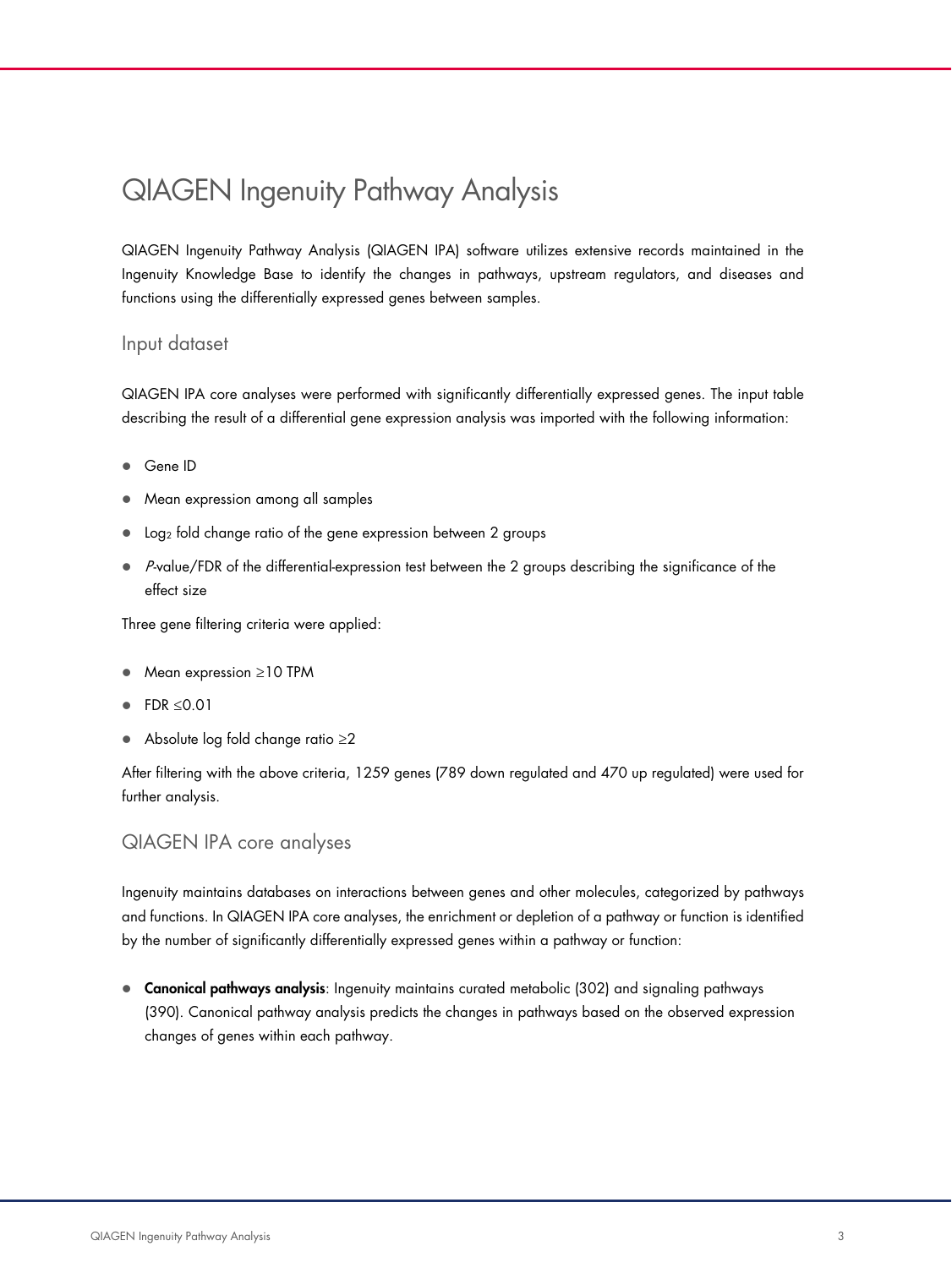- **Upstream regulators analysis:** Causal effects of upstream regulator proteins (including miRNA, chemicals, drugs, etc.) and their downstream genes deriving from scientific literature are compiled in the Ingenuity Knowledge Base. Upstream regulator analysis uses the observed expression changes of the downstream genes in the dataset and predicts the changes of the upstream regulators.
- Diseases-and-functions analysis: Causal effects between genes and functions (i.e., downstream effects, such as cellular processes and biological functions) deriving from literature are compiled in the Ingenuity Knowledge Base. Diseases-and-functions analysis predicts the downstream functions that are expected to change given the observed gene expression changes in the dataset.

### QIAGEN IPA comparison analyses

The comparison analysis ranks experimental core analyses results to determine the similarities and differences in canonical pathways (CP), upstream regulators (UR), and diseases and biological functions (DE) among other experimental observations analyzed previously with QIAGEN IPA.

#### Statistical analyses

All statistical tests were performed using Fisher's exact test to assess which biological attributes, such as a pathway or biological function, were significantly associated with the genes in the dataset after filtering (analysis-ready genes).

The Fisher's exact test essentially tests whether the overlap between 2 gene sets – the analysis-ready genes and the genes within a biological attribute – is statistically significant. The significance of the overlap is evaluated by  $p$ -values, which indicate the probabilities of getting the observed overlap if the pathway is neither enriched nor depleted, i.e., under the null hypothesis.

Here, we set a significance level of  $p<0.05$ . The probability of falsely calling an overlap significant increases with the number of tests. Since multiple pathways are tested for each analysis, the Benjamini-Hochberg (B-H) method is used to control the false discovery rate (FDR).

Neither p-value nor FDR take into account whether the genes are up regulated or down regulated in the dataset. Instead, the z-score activation predictions are provided to indicate the match between the expected directional relationship and the observed gene expression in the dataset. Z-scores greater than 2 or less than −2 should be considered as significantly activated or inhibited, respectively.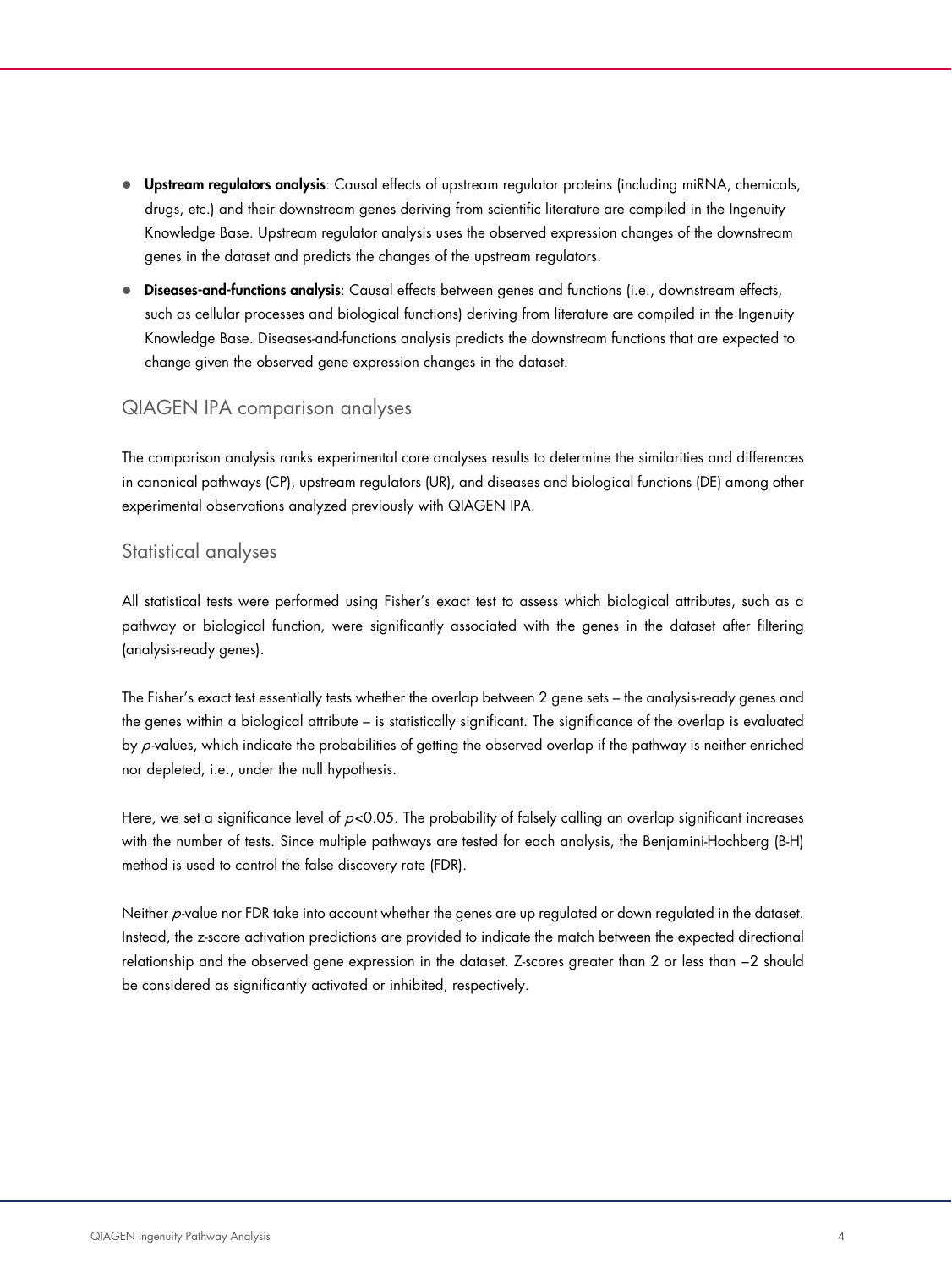# <span id="page-4-0"></span>Glossary of Terms

| <b>Activation z-score</b>          | A summary value that predicts the activation (positive value) or inhibition (negative value) of an<br>canonical pathway, upstream regulator or downstream function based on the gene expression<br>changes within the network. Null value is shown when there is no clear directionality in the causal<br>effect between the genes and the pathways annotated in the Ingenuity database. |
|------------------------------------|------------------------------------------------------------------------------------------------------------------------------------------------------------------------------------------------------------------------------------------------------------------------------------------------------------------------------------------------------------------------------------------|
| Analysis-ready genes               | Genes in the dataset after filtering                                                                                                                                                                                                                                                                                                                                                     |
| <b>B-H</b> $p$ -value/FDR          | Benjamini-Hochberg (B-H) method corrected p-value                                                                                                                                                                                                                                                                                                                                        |
| Number of molecules                | The number of analysis-ready genes that belongs to a disease, function, or tox function category                                                                                                                                                                                                                                                                                         |
| <b>Predicted activation status</b> | An activation z-score greater than 2 and less than -2 should be considered as significantly<br>activated or inhibited                                                                                                                                                                                                                                                                    |
| P-value of overlap                 | P-value from Fisher's exact test that measures the significance of overlap between analysis-ready<br>genes in the dataset and genes within a pathway or function                                                                                                                                                                                                                         |
| Ratio/Overlap                      | The ratio of analysis-ready genes in the dataset associated with a pathway or function                                                                                                                                                                                                                                                                                                   |

# <span id="page-4-1"></span>Canonical Pathways

The canonical pathway analysis identifies QIAGEN IPA pathways that were significantly enriched in the dataset. The significance of the association between the dataset and a canonical pathway was determined from a p-value of overlap calculated using a right-tailed Fisher's exact test. The outputs from canonical pathways analysis include:

- Bar charts of significantly-enriched QIAGEN IPA canonical pathways
- Tables listing all tested QIAGEN IPA canonical pathways

Bar charts of significantly-enriched QIAGEN IPA canonical pathways ( $p \le 0.05$  or B-H  $p \le 0.05$ )

Each bar represents a canonical pathway's p-value on a negative logarithmic scale, such that the taller bars are more significant than the shorter bars. Bars are shaded according to their z-score activity predictions.

- **Orange:** pathways with positive z-scores.
- **Blue**: pathways with negative z-scores.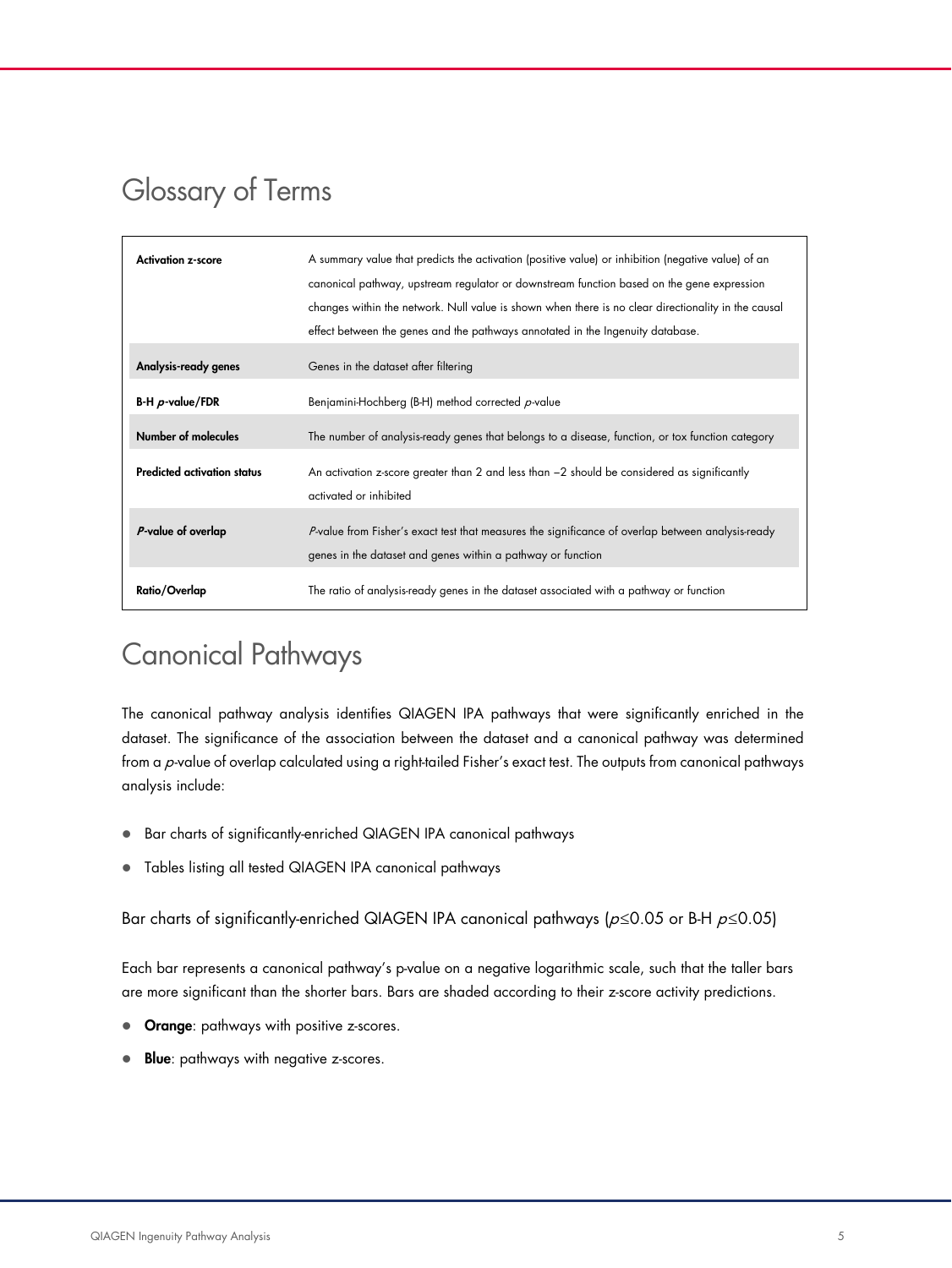- White: pathways that have z-score of 0, indicating that the differential gene expression data did not allow for a clear determination of the activity prediction; in other words, the weight of the evidence for a prediction of activation is equal to that of inhibition.
- Grey: pathways for which no activity predictions can currently be made due to a lack of information in the Ingenuity Knowledge Base.
- **Orange dotted line**: the number of analysis-ready genes that are members of the pathway, divided by the total number of genes in the reference dataset that make up that pathway. The x-axis at the bottom represents the range of the ratio values. The p-value significance threshold of 0.05 is represented by an orange threshold line (−log=1.3).



Figure 1. Bar chart of significantly-enriched QIAGEN IPA canonical pathways ( $p \le 0.05$ )



Figure 2. Bar chart of significantly enriched QIAGEN IPA canonical pathways (B-H  $p \le 0.05$ ).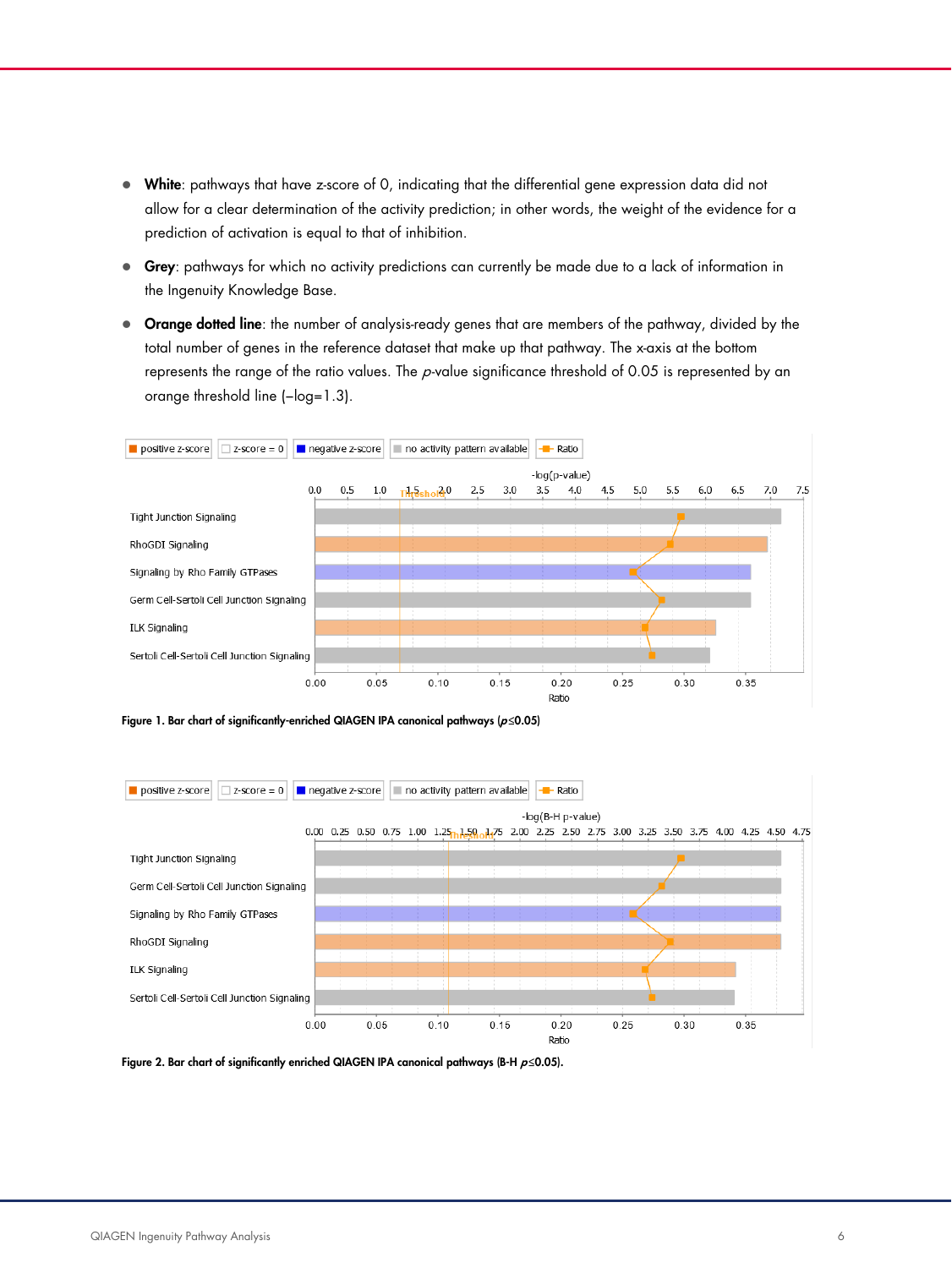Tables listing all tested QIAGEN IPA canonical pathways (including the ones that did not pass the p-value significance threshold)

The tables contain the following columns:

- **Ingenuity canonical pathways**: The pathways annotated in QIAGEN IPA.
- -log(p-value): The p-value or Benjamini-Hochberg (B-H) method corrected p-value indicates the statistical significance of the overlap of analysis-ready genes that are within the pathway.
- Ratio: The ratio is calculated as the number of analysis-ready genes in a given pathway, divided by the total number of genes in the reference dataset that make up that pathway.
- Z-score: The activation z-score predicts the activation state of the QIAGEN IPA canonical pathway, using the gene expression patterns of the genes within the pathway. An absolute z-score ≥2 is considered significant.
- Molecules: Genes in the dataset that are within the given pathway.

| Ingenuity canonical pathways              | $-log(p$ -value) | Ratio | Z-score | <b>Molecules</b>      |
|-------------------------------------------|------------------|-------|---------|-----------------------|
| Tight junction signaling                  | 7.15             | 0.298 | N/A     | ACTA1, ACTB, ACTC1,   |
| RhoGDI signaling                          | 6.95             | 0.289 | 1.206   | CD44, CDC42, CDH1,    |
| Signaling by Rho family GTPases           | 6.69             | 0.259 | $-1.05$ | CDH26, CDH7, CFL2,    |
| Germ cell-Sertoli cell junction signaling | 6.69             | 0.282 | N/A     | ACTN4, AKT1, CDC42,   |
| ILK signaling                             | 6.15             | 0.268 | 1.109   | RSU1, SNAI2, TGFB111, |

#### Table 1. All tested QIAGEN IPA canonical pathways showing  $p$ -values (including ones that did not pass the  $p$ -value threshold)

N/A: not applicable.

#### Table 2. All tested QIAGEN IPA canonical pathways showing B-H corrected  $p$ -values (including ones that did not pass the B-H corrected  $p$ value threshold)

| Ingenuity canonical pathways              | $-$ log (B-H $\rho$ -value) | Ratio | z-score | <b>Molecules</b>      |
|-------------------------------------------|-----------------------------|-------|---------|-----------------------|
| Tight junction signaling                  | 4.54                        | 0.298 | N/A     | ACTA1, ACTB, ACTC1,   |
| Rho GDI signaling                         | 4.54                        | 0.289 | 1.206   | CD44, CDC42, CDH1,    |
| Germ cell-Sertoli cell junction signaling | 4.54                        | 0.282 | N/A     | ACTN4, AKT1, CDC42    |
| Signaling by Rho Family GTPases           | 4.54                        | 0.259 | $-1.05$ | CDH26, CDH7, CFL2,    |
| <b>ILK Signaling</b>                      | 4.1                         | 0.268 | 1.109   | RSU1, SNAI2, TGFB111, |

N/A: not applicable.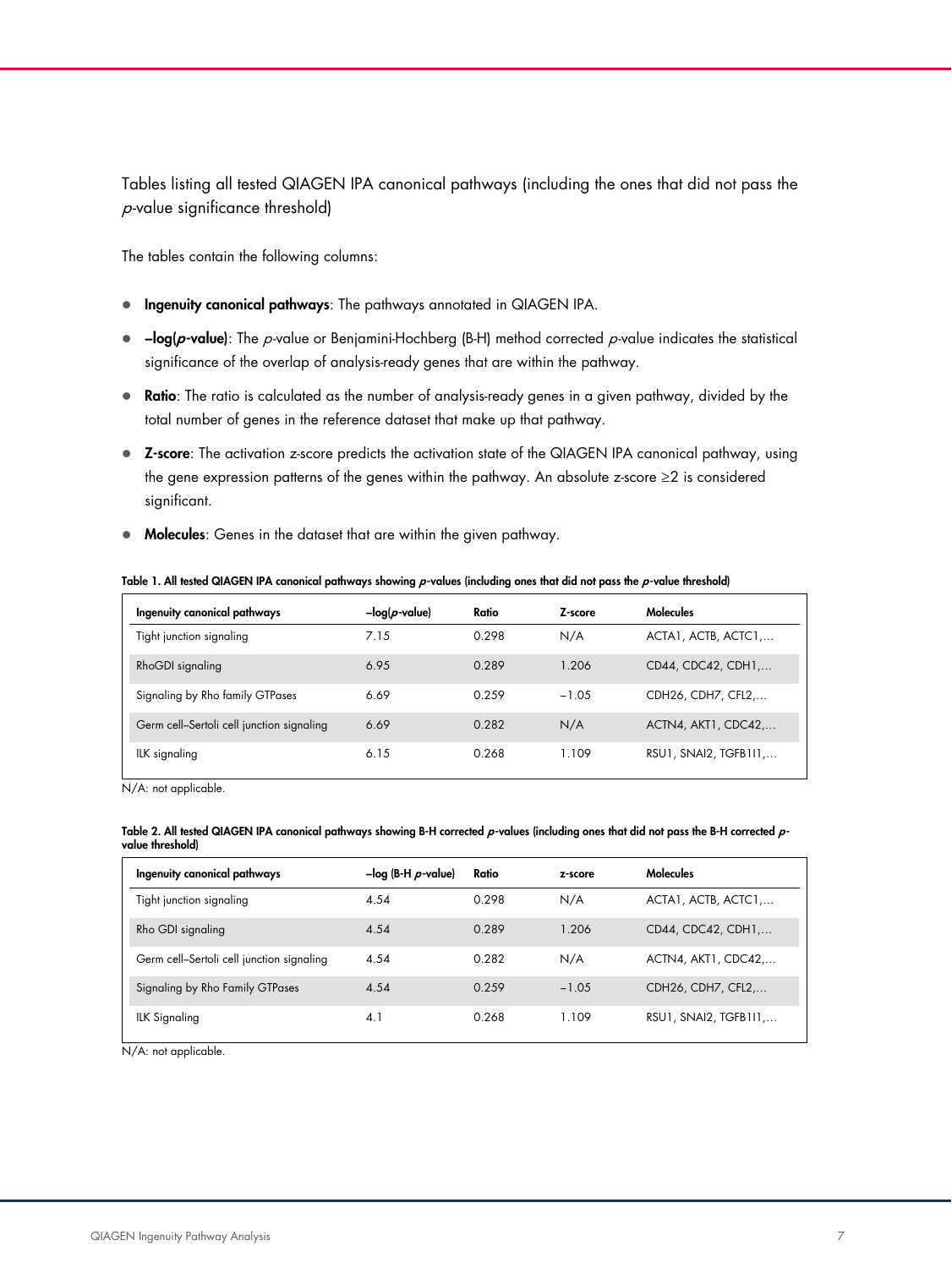# <span id="page-7-0"></span>Upstream Regulator Analysis

Upstream regulator analysis identifies upstream regulators that may be responsible for the gene expression changes observed in the dataset based on information from the Ingenuity Knowledge Base. These predictions are based on:

- $\bullet$  P-values of overlaps: The p-value indicates the statistical significance of the overlap between the analysisready genes and the downstream genes targeted by the upstream regulators (as calculated by the righttailed Fisher's exact test)
- Activation z-score: The activation z-score predicts the activation state of the upstream regulator using the gene expression patterns of the target genes. Absolute z-score values ≥2 are considered significant, with an upstream regulator being considered as activated if the z-score is greater than or equal to 2 and inhibited if the z-score is less than or equal to −2.

Output for the upstream regulator analysis include a **table listing of predicted upstream regulators** and the respective target molecules in the analyzed dataset.

The table contains the following columns:

- Upstream regulator: The name of the upstream regulator.
- Expr fold change: The fold change value of the upstream regulator extracted directly from the input dataset of the upstream regulator.
- Molecular type: The category of the upstream regulator.
- Predicted activation state: The predicted activation state of the upstream regulator based on the activation z-score.
- Activation z-score: The activation z-score predicts the activation state of the upstream regulator, using the gene expression patterns of the genes downstream of an upstream regulator.
- $\bullet$  P-value of overlap: The p-value of overlap indicates the statistical significance of the overlap of the analysis-ready genes and genes that are downstream of the upstream regulator.
- B-H  $p$ -value: Benjamini-Hochberg–method–corrected  $p$ -value to account for multiple hypothesis testing.
- **Target molecules in dataset:** The genes in the dataset with changed expression that are downstream targets of the upstream regulator.

| <b>Upstream</b><br>regulator | Expr fold<br>change | Molecule<br>type | Predicted<br>activation state | Activation<br>z-score | P-value of<br>overlap | <b>B-H</b> corrected<br><i>p</i> -value | <b>Target molecules in dataset</b> |
|------------------------------|---------------------|------------------|-------------------------------|-----------------------|-----------------------|-----------------------------------------|------------------------------------|
| CST <sub>5</sub>             | 1.399               | Other            | Inhibited                     | $-2.655$              | 6 47F-09              | 2 36F-08                                | ACAT2, ANK3, ANXA2                 |
| Estrogen<br>receptor         | $-2.14$             | Group            | Inhibited                     | $-3.823$              | 961F-07               | 3 10F-07                                | ANXA1, AXL, CAPG                   |
| IL2                          | $-2.407$            | Cytokine         | ΝA                            | .407                  | 93F-06                | 4 84F-05                                | ABCB4, ACVR1B, AHR                 |

#### Table 3. Upstream regulator analysis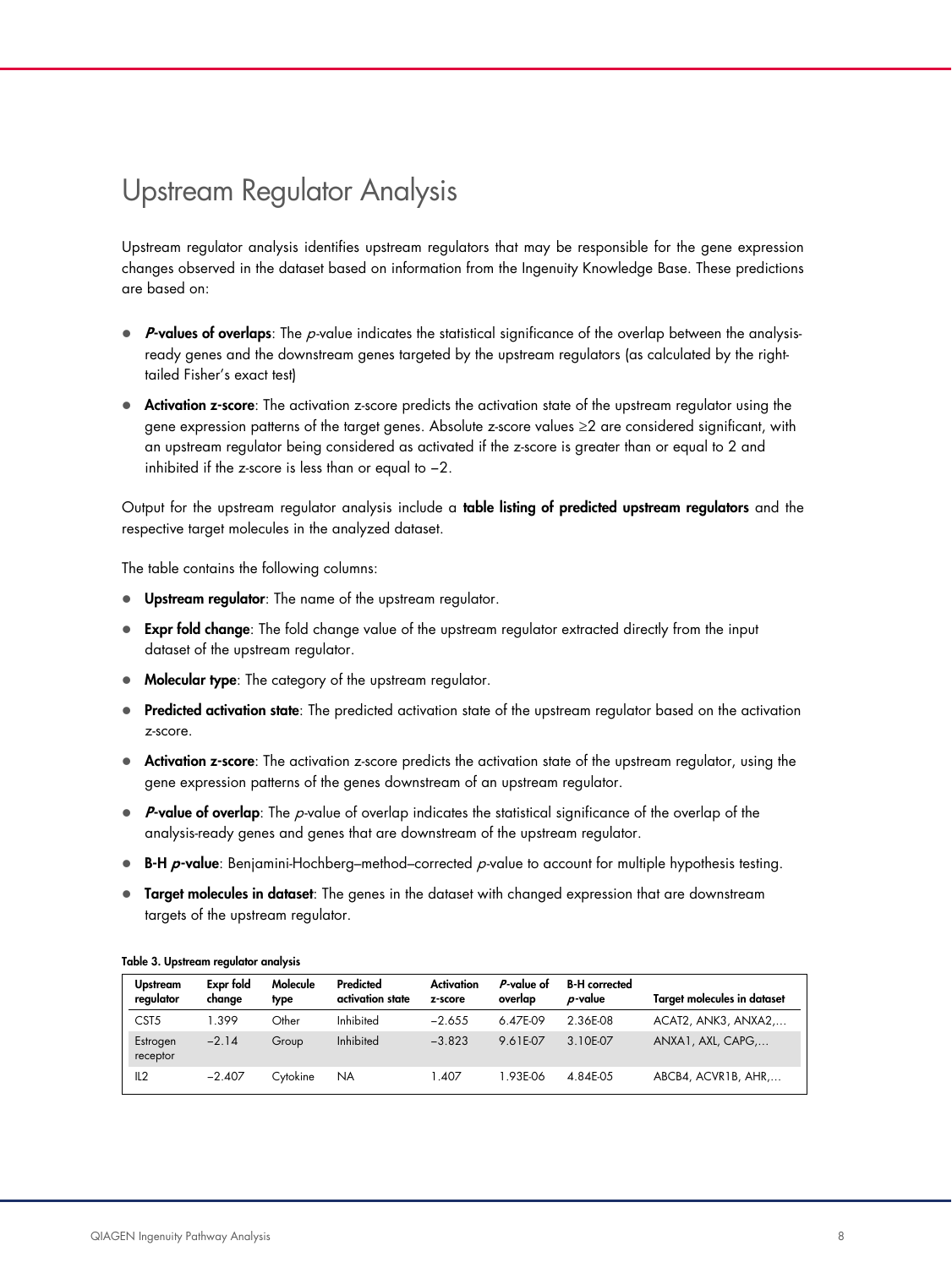# <span id="page-8-0"></span>Diseases-and-Functions (Downstream Effect) Analysis

Diseases-and-functions analysis identifies downstream effects that are expected to increase or decrease, given the observed gene expression changes in the dataset. Diseases-and-functions analysis is based on the expected causal effects, as derived from the literature compiled in the Ingenuity Knowledge Base, between genes and functions.

The analysis examines genes in the dataset that are known to affect functions and uses the expected causal effects of the genes, derived from the literature, to issue a prediction for each function based on the direction of change in gene expression. The z-score captures the direction of change as follows:

- **Increase in function**: Direction of change is consistent with the literature
- Decrease in function: Direction of change is inconsistent with the literature
- No prediction: No clear pattern related to the literature

Outputs from the diseases-and-functions analysis include:

 $■$  Bar charts of significantly enriched diseases and biological functions ( $p$ -value ≤0.05 and B-H  $p$ -value ≤0.05). Each bar represents a high-level functional category as calculated from the Fisher's exact test. The  $p$ -values for diseases and biological functions are shown in the negative logarithmic scale, such that the longer bars are more significant than the shorter bars.







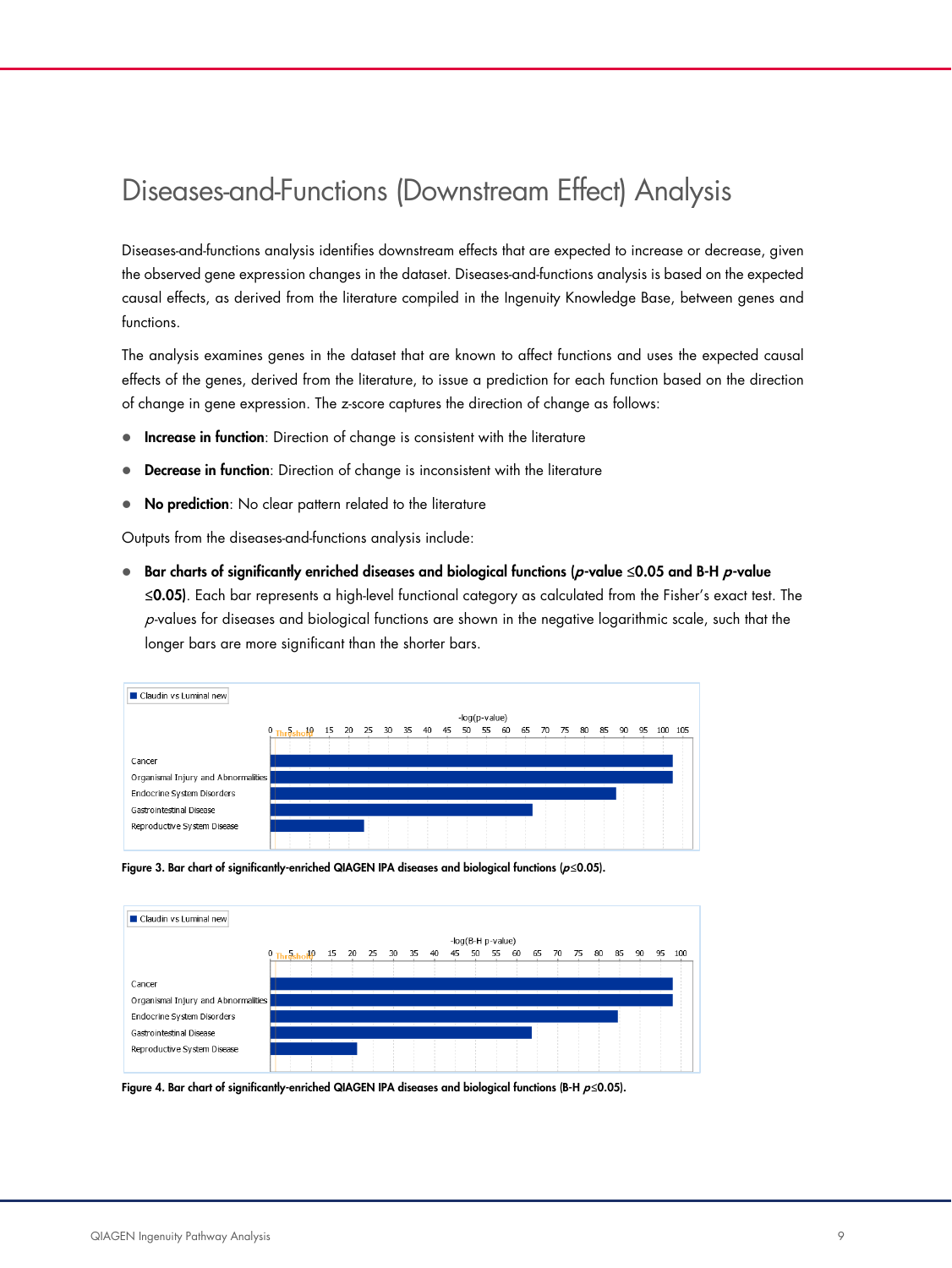- Table listing of significantly enriched downstream functions from the diseases-and-functions analysis. The table contains the following columns:
	- O Category: A high-level functional category (for example, cancer).
	- $\circ$  **Disease or functions annotation**: A specific function that is significantly calculated for the data (for example, growth of tumor).
	- $\circ$  **P-value**: Indicates the statistical significance of the overlap of analysis-ready genes and genes that influence the downstream function.
	- $\circ$  B-H p-value: Benjamini-Hochberg method corrected p-value to account for multiple hypothesis testing.
	- O Predicted activation state: The predicted direction of change for the function, based on the z-score.
	- O **Activation z-score**: The z-score predicts the direction of change for the function. An absolute z-score ≥2 is considered significant.
	- $\circ$  **Molecules**: The genes associate with each function.
	- $\circ$  # molecules: The number of genes associate with each function.

Diseases or functions annotation Categories Function  $p$ -value B-H  $\rho$ -value Predicted activation state **Activation** z-score Molecules # molecules Cancer, organismal injury, and abnormalities Nonhematological solid tumor Nonhematological solid tumor 3.74E-103 1E-98 Increase 2.325 AACS, ABAT, ABCA12, … 2872 Cancer, organismal injury, and abnormalities Nonhematologic malignant neoplasm Nonhematologic malignant neoplasm 1.7E-102 2E-98 N/A 1.085 ABCE1, ABCF1, ABCF2,… 2864 Cancer, organismal injury, and abnormalities Neoplasia Epithelial neoplasm 8.2E-102 8E-98 N/A 0.772 AKAP9, AKIRIN2, AKR1D1, … 2837 Cancer, endocrine system disorders, organismal injury, and abnormalities Thyroid gland tumor Thyroid gland tumor 9E-89 2E-85 N/A −0.665 BPTF, BRD4, BRICD5, … 2300 Cancer, organismal injury, and abnormalities Neck neoplasm Neck neoplasm 2E-86 3E-83 Decrease −3.338 DCAF8, DCBLD1, DCLK2,… 2311

Table 4. Enriched downstream functions and annotations identified in the Diseases and Functions Analysis

N/A: not applicable.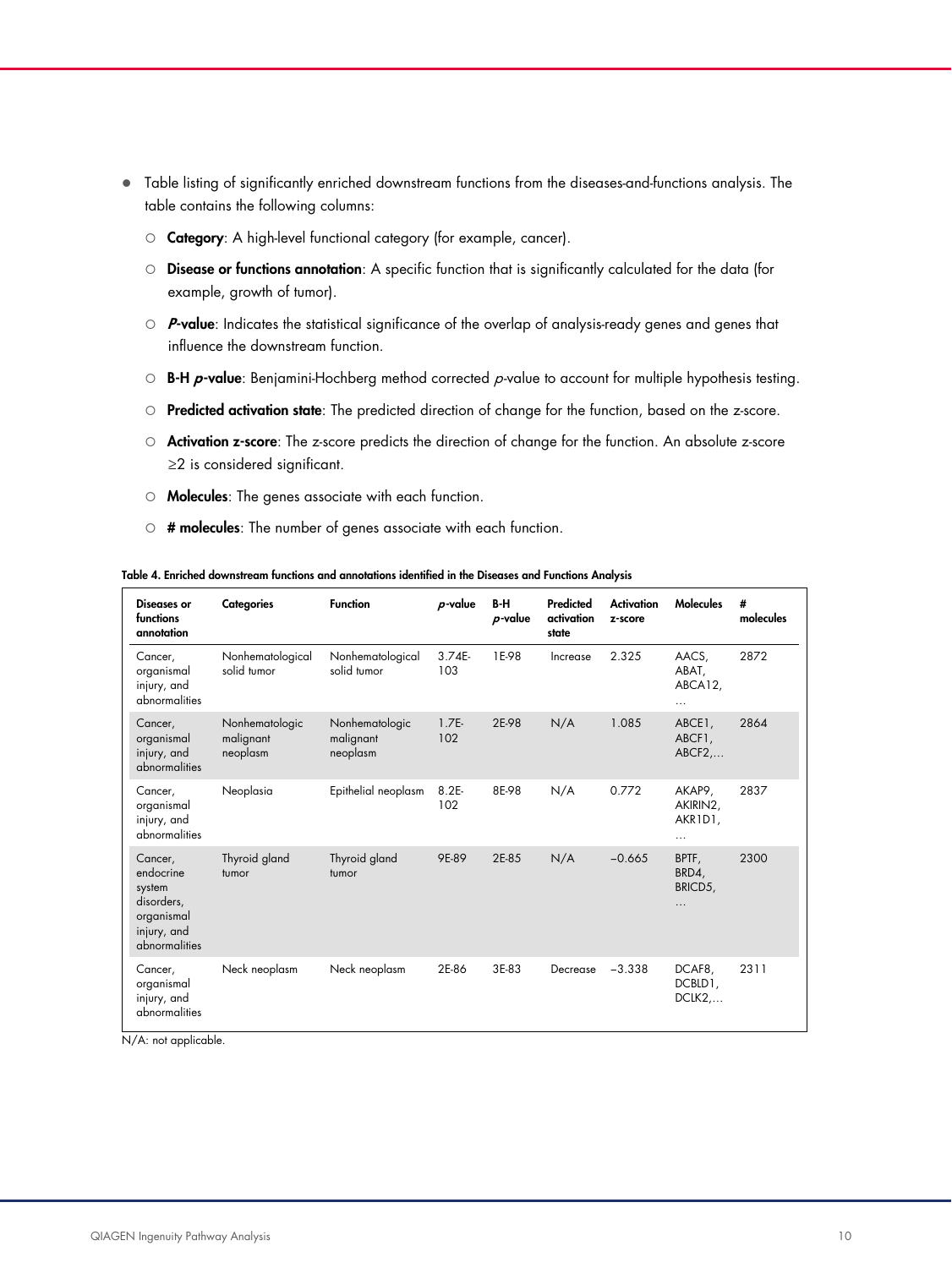## <span id="page-10-0"></span>Comparison Analyses

The comparison analysis ranks experimental core-analysis results to determine the similarities and differences in the top canonical pathways (20), upstream regulators (100), causal network (100), and diseases and functions (100) among other experimental observations analyzed previously with QIAGEN IPA.

Core-analysis data and the experimental observations are ranked and clustered with a hierarchical agglomerative clustering algorithm using average linkage and a Euclidean distance metric. The outputs for comparison analysis include:

- **Heatmaps for each comparison**. Each row is labeled by its type: canonical pathways (CP), upstream regulators (UR), diseases and functions (downstream effect; DE), and causal network (CN) with dendrograms displaying the hierarchical clustering.
	- O Heatmap of activation as calculated by z-scores. Core-analysis data where at least one experimental observation had a significant  $p$ -value  $\leq 0.05$  and an absolute z-score value  $\geq 2$ , are retained:
		- Orange: positive z-score results (greater than or equal to 2), indicating activation of CP, UR, DE, and CN.
		- Blue: negative z-score results (less than or equal to -2), indicating inhibition of CP, UR, DE, and CN.



Gray: insignificant z-score (absolute value  $\leq$ 2).

Figure 5. Heatmap of activations as calculated in z-scores.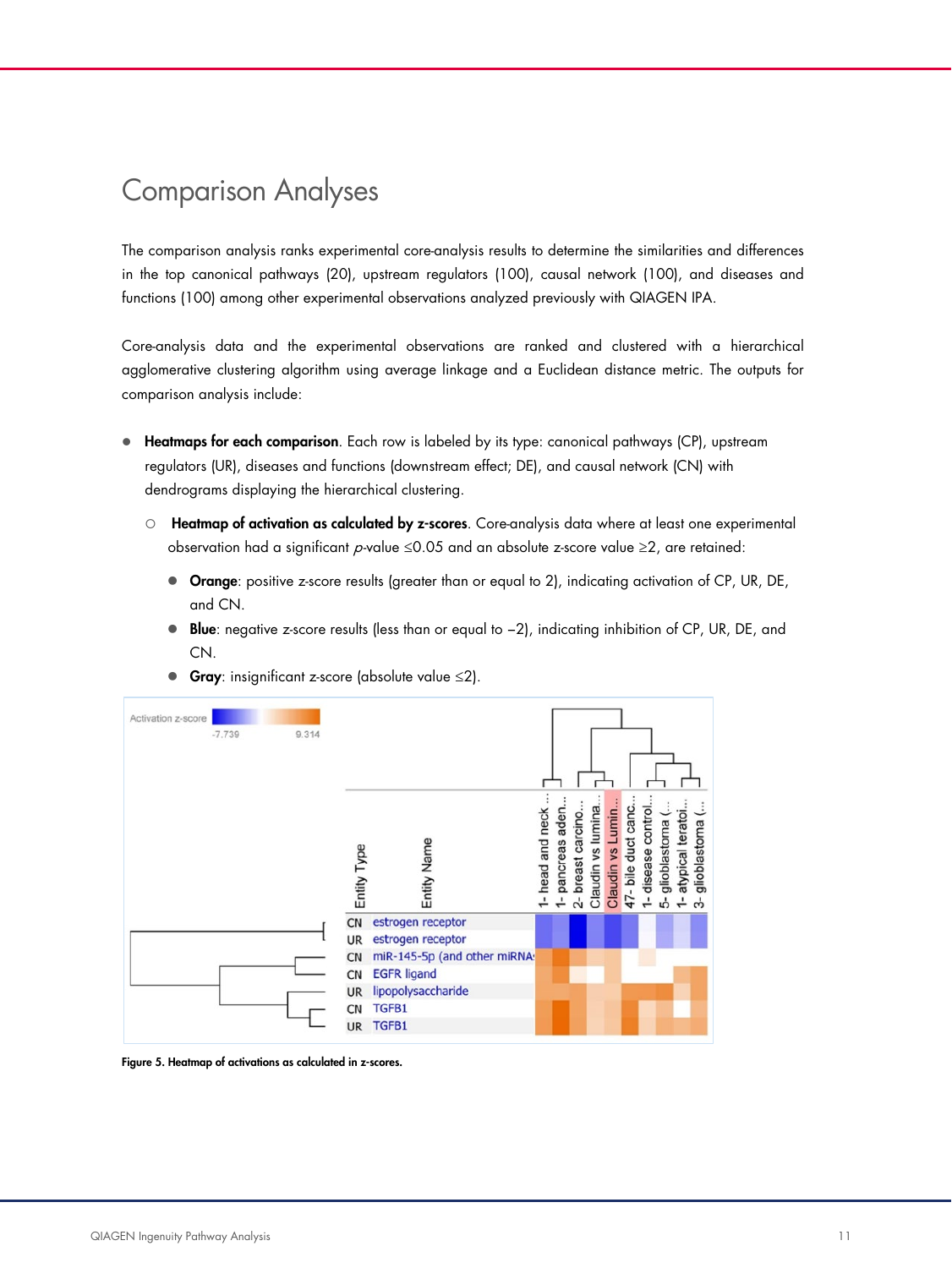- $\circ$  Heatmap of p-value of overlap rankings. Core analysis data where at least one experimental observation had a significant  $\rho$ -value  $\leq$ 0.05 are retained. The  $\rho$ -value is on the negative logarithmic scale:
	- $\bullet$  Purple: The most significant p-values (largest -log p-value).
	- $\bullet$  White: The least significant p-values (smallest -log p-value).
	- Gray dot: Insignificant  $p$ -value threshold (-log  $p$ -value ≤1.3).

| -log(p-value)<br>0.5 | 48.3 |             |                              |                           |                            |                     |                       |                   |                  |                               |                                           |                    |
|----------------------|------|-------------|------------------------------|---------------------------|----------------------------|---------------------|-----------------------|-------------------|------------------|-------------------------------|-------------------------------------------|--------------------|
|                      |      | Entity Type | Entity Name                  | breast carcino.<br>$\sim$ | aden<br>pancreas<br>$\div$ | teratoi<br>atypical | lumina.<br>Claudin vs | Claudin vs Lumin. | 1- head and neck | control.<br>disease<br>$\div$ | 47- bile duct canc.<br>glioblastoma<br>က် | glioblastoma<br>ယ် |
|                      |      | <b>UR</b>   | lipopolysaccharide           |                           |                            |                     |                       |                   |                  |                               |                                           |                    |
|                      |      | <b>CN</b>   | TGFB1                        |                           |                            |                     |                       |                   |                  |                               |                                           |                    |
|                      |      | <b>UR</b>   | TGFB1                        |                           |                            |                     |                       |                   |                  |                               |                                           |                    |
|                      |      | CN          | miR-145-5p (and other miRNA: |                           |                            |                     |                       |                   |                  |                               |                                           |                    |
|                      |      | <b>CN</b>   | <b>EGFR ligand</b>           |                           |                            |                     |                       |                   |                  |                               |                                           |                    |
|                      |      | CN          | estrogen receptor            |                           |                            |                     |                       |                   |                  |                               |                                           |                    |
|                      |      | <b>UR</b>   | estrogen receptor            |                           |                            |                     |                       |                   |                  |                               |                                           |                    |

Figure 6. Heatmap of  $p$ -value of overlap rankings.

- $\bullet$  Table listing of comparison analysis z-scores and p-values for each matching analysis. The table listed the comparison results between the experimental observations and other experimental observations analyzed previously with QIAGEN IPA on each row. The table contains the following columns:
	- Analysis name: The name of the experimental observation.
	- O Project: The database source of the experimental observation.
	- Case/disease state: The disease state of the experimental observation.
	- Case/Tissue: The disease of the subject the sample is collected from (for example, esophagus adenocarcinoma, normal control).
	- O Comparison category: General category for the comparison made in the model (for example, disease vs. normal, tissue 1 vs. tissue 2).
	- Comparison contrast: Statistical contrasts used to generate the comparisons.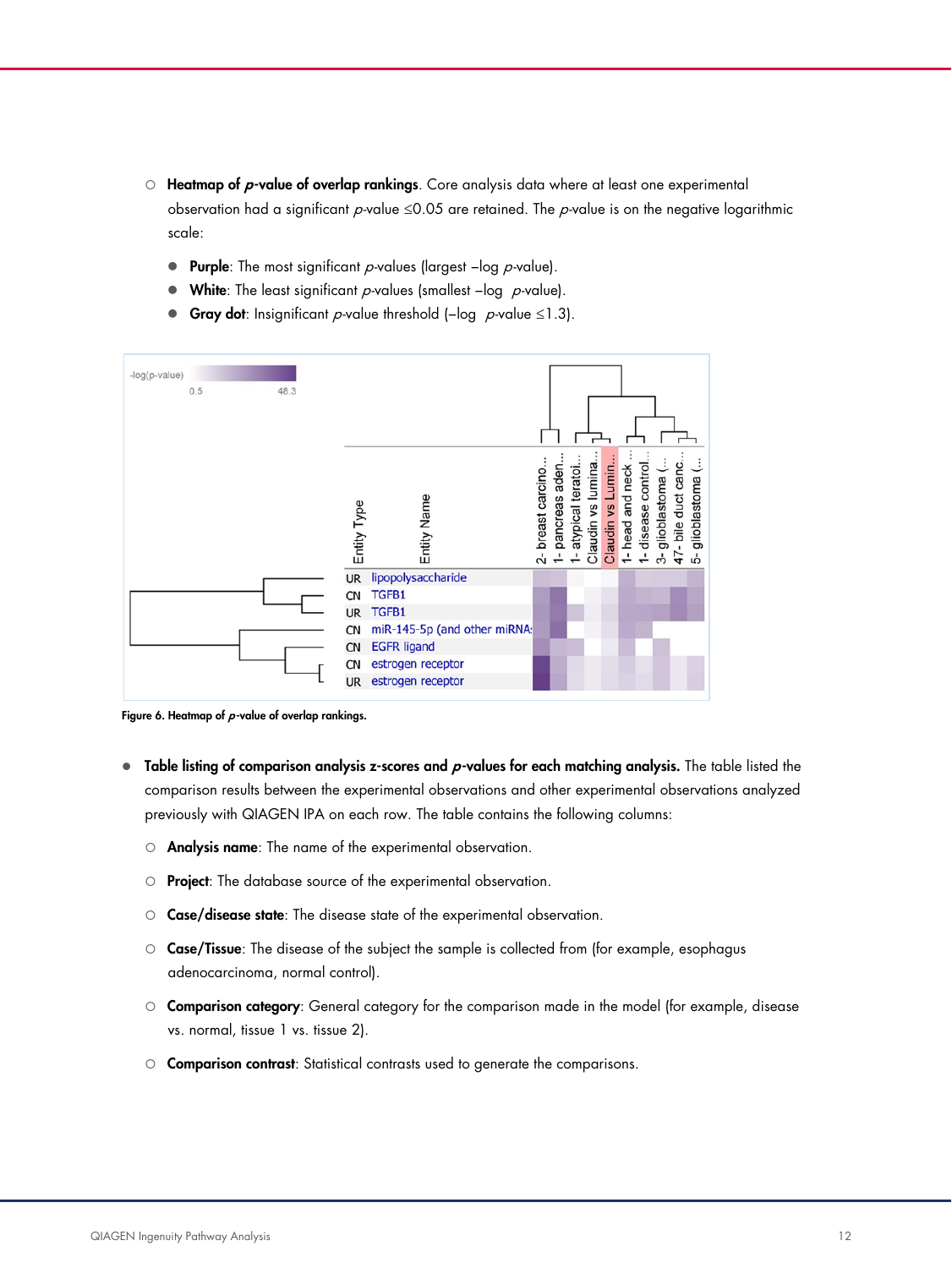- Weblink: A weblink to the detail of the experimental observation.
- $\circ$  Z-score: Matching z-scores are calculated for each of CP, UR, DE, and CN. For each core-analysis type, a raw z-score is calculated for each experimental comparison to capture the similarity and differences in the activation and inhibition states of the top pathways or functions. The matching z-score is then calculated by dividing the raw z-score by the maximum possible z-score, such that a matching z-score of 100 represents 100% identical effect, and a z-score of −100 represents the complete opposite effect.
- $\circ$  P-value: Matching p-value are calculated for each of CP, UR, DE, and CN. For each core-analysis type, the matching p-value is calculated by Fisher's exact test to determine the significance of overlapping top pathways or functions between experimental comparison.
- Overall z-score: The average z-score for all of CP, UR, DE, and CN.
- $\circ$  Overall p-value: For each of CP, UR, DE and CN, a p-value percentage is calculated for each experimental comparison by dividing the matching  $p$ -value by the maximum possible  $p$ -value in a negative logarithmic scale. The overall  $p$ -value is the average of these  $p$ -value percentages.

|                         | Project la   | Project 1b                                                    | Project 1c                                           |
|-------------------------|--------------|---------------------------------------------------------------|------------------------------------------------------|
| Project                 | Example 1a   | Example 1b                                                    | Example 1c                                           |
| Case disease state      |              | <b>Breast carcinoma</b>                                       | Breast carcinoma                                     |
| Case tissue             |              | <b>Breast</b>                                                 | <b>Breast</b>                                        |
| Comparison category     |              | Treatment vs. control                                         | Disease 1 vs. disease 2                              |
| Comparison contrast     |              | Transfection $\rightarrow$ ER alpha siRNA<br>vs control siRNA | Genetic subtype $\rightarrow$ basal B vs.<br>luminal |
| Web link                | Example link | Example link                                                  | Example link                                         |
| CP (z-score)            |              | -                                                             | -                                                    |
| $UR$ (z-score)          | 74.83        | 57.74                                                         | 57.74                                                |
| CN (z-score)            | 57.45        | 52.92                                                         | 47.96                                                |
| $DE$ (z-score)          | 63.25        | 42.43                                                         | 46.9                                                 |
| Z-score overall score   | 48.88        | 39.27                                                         | 38.15                                                |
| $CP$ ( <i>p</i> -value) | 0.000708946  | -                                                             | $\qquad \qquad -$                                    |
| UR ( $\rho$ -value)     | 1.66115E-59  | 1.13859E-27                                                   | 1.13859E-27                                          |
| $CN$ ( <i>p</i> -value) | 3.81224E-45  | 7.61455E-36                                                   | 3.15759E-27                                          |
| $DE$ ( <i>p</i> -value) | 7.71578E-35  | 2.1795E-12                                                    | 2.0222E-15                                           |
| Pvalue overall score    | 65.84        | 36.86                                                         | 34.07                                                |

#### Table 5. Matching z-scores and p-values for comparison analysis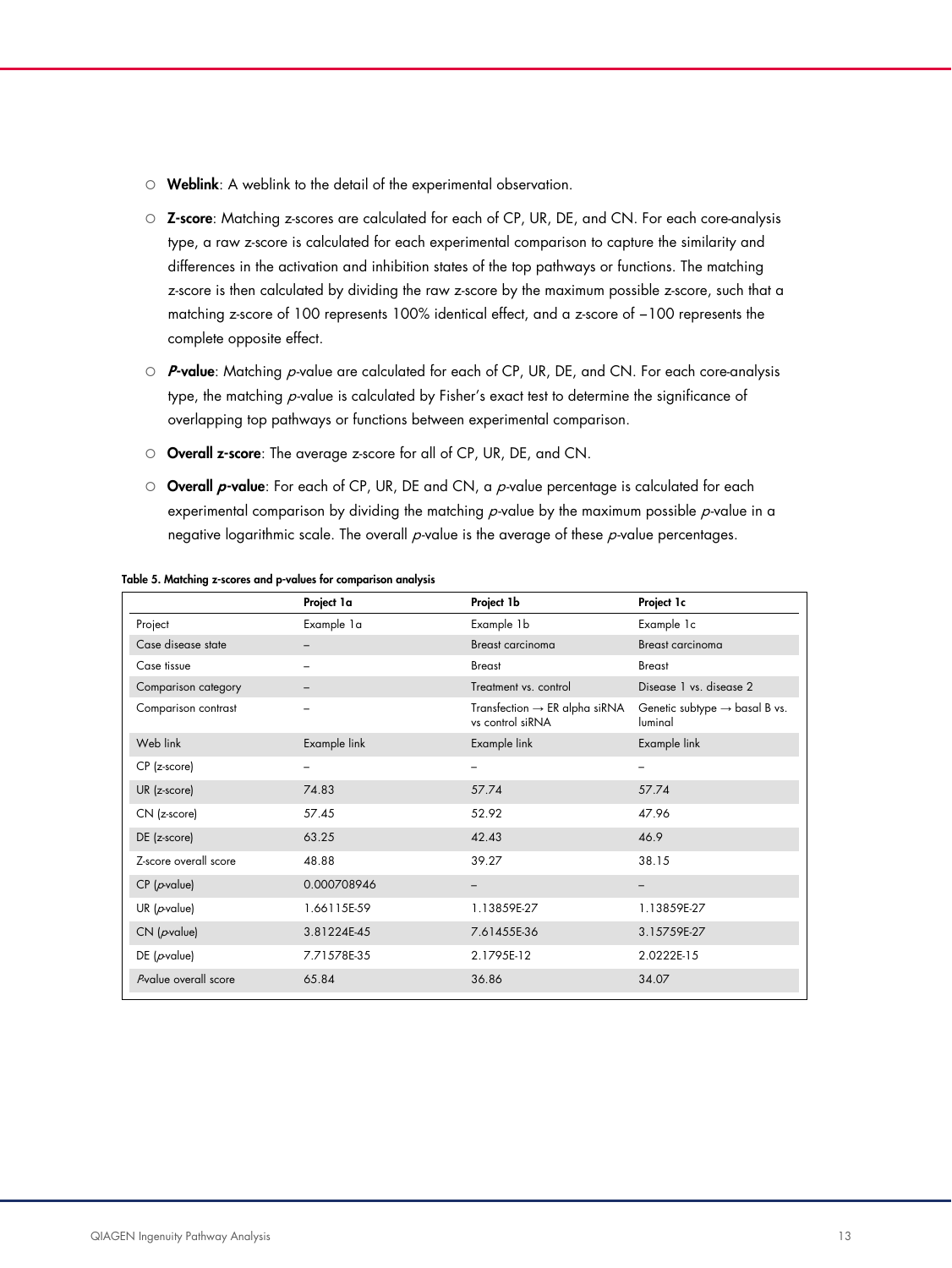**Notes**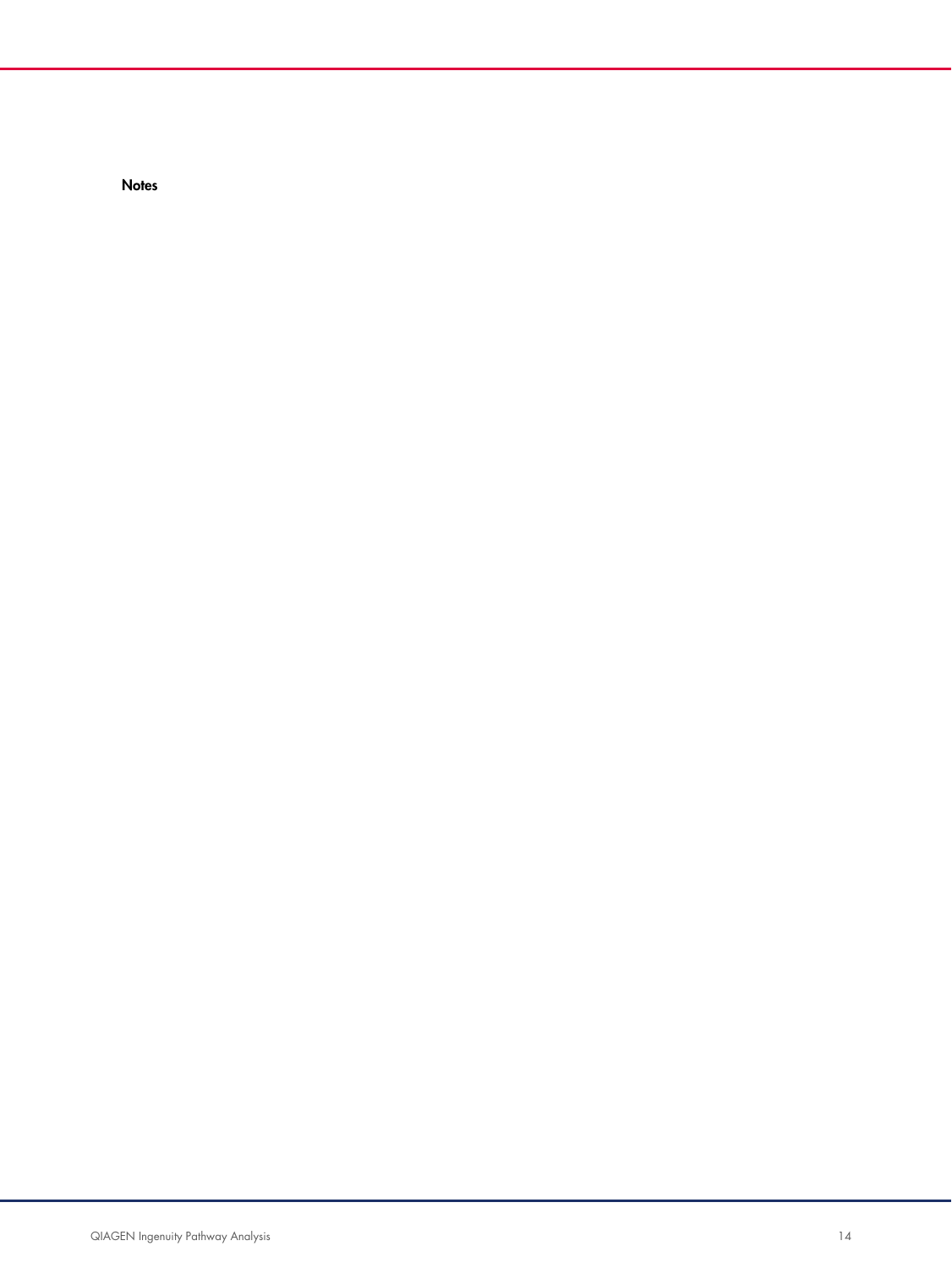**Notes**